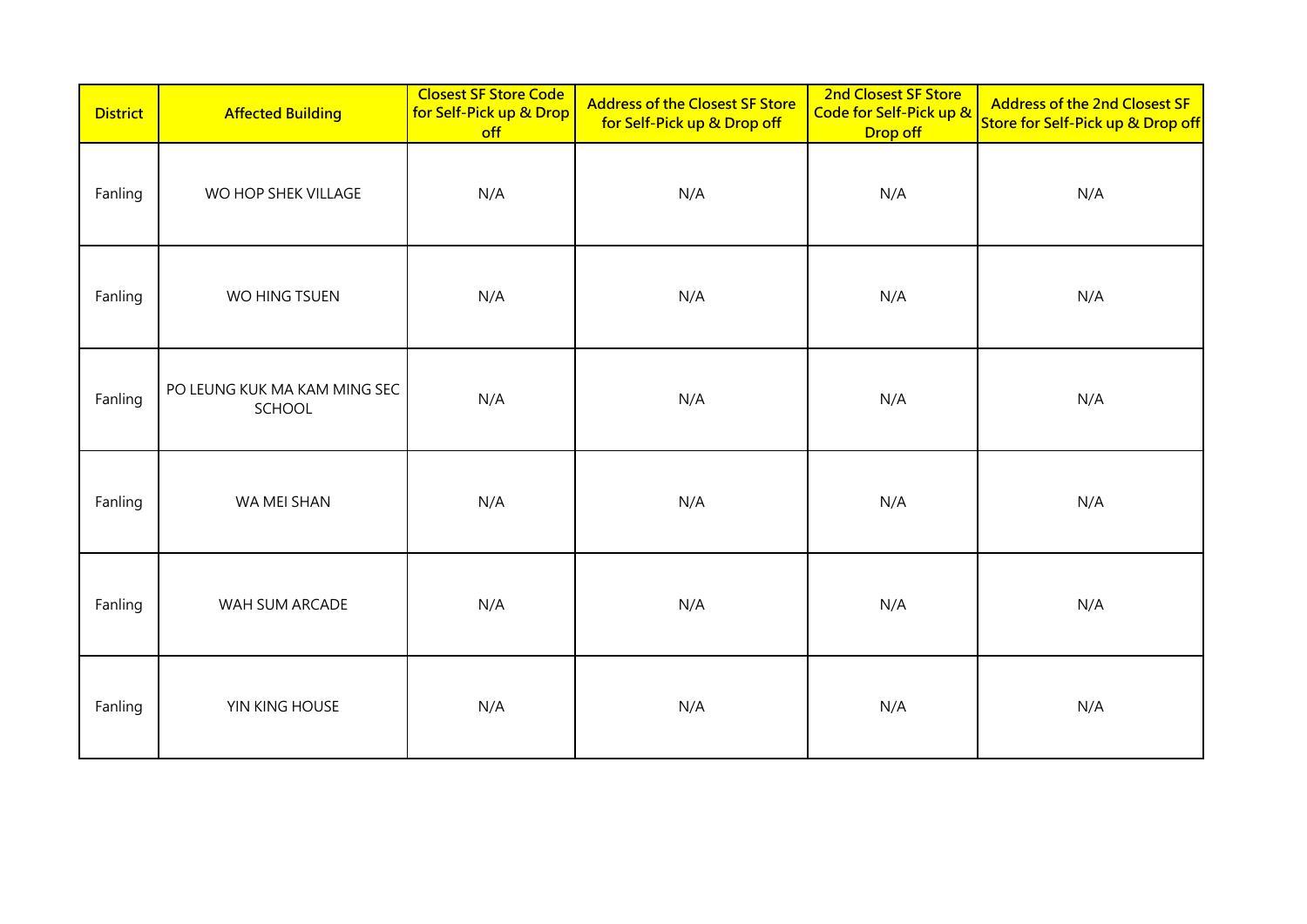| Fanling | YAN KING HOUSE                                           | N/A | N/A | N/A | N/A |
|---------|----------------------------------------------------------|-----|-----|-----|-----|
| Fanling | CHUN KING HOUSE                                          | N/A | N/A | N/A | N/A |
| Fanling | H K C K L A BUDDHIST CHING KOK<br>LIN ASSOCIATION SCHOOL | N/A | N/A | N/A | N/A |
| Fanling | FOON KING HOUSE                                          | N/A | N/A | N/A | N/A |
| Fanling | WAH KOON HOUSE                                           | N/A | N/A | N/A | N/A |
| Fanling | WAH MIN HOUSE                                            | N/A | N/A | N/A | N/A |
| Fanling | DAWNING VIEWS BLOCK 12                                   | N/A | N/A | N/A | N/A |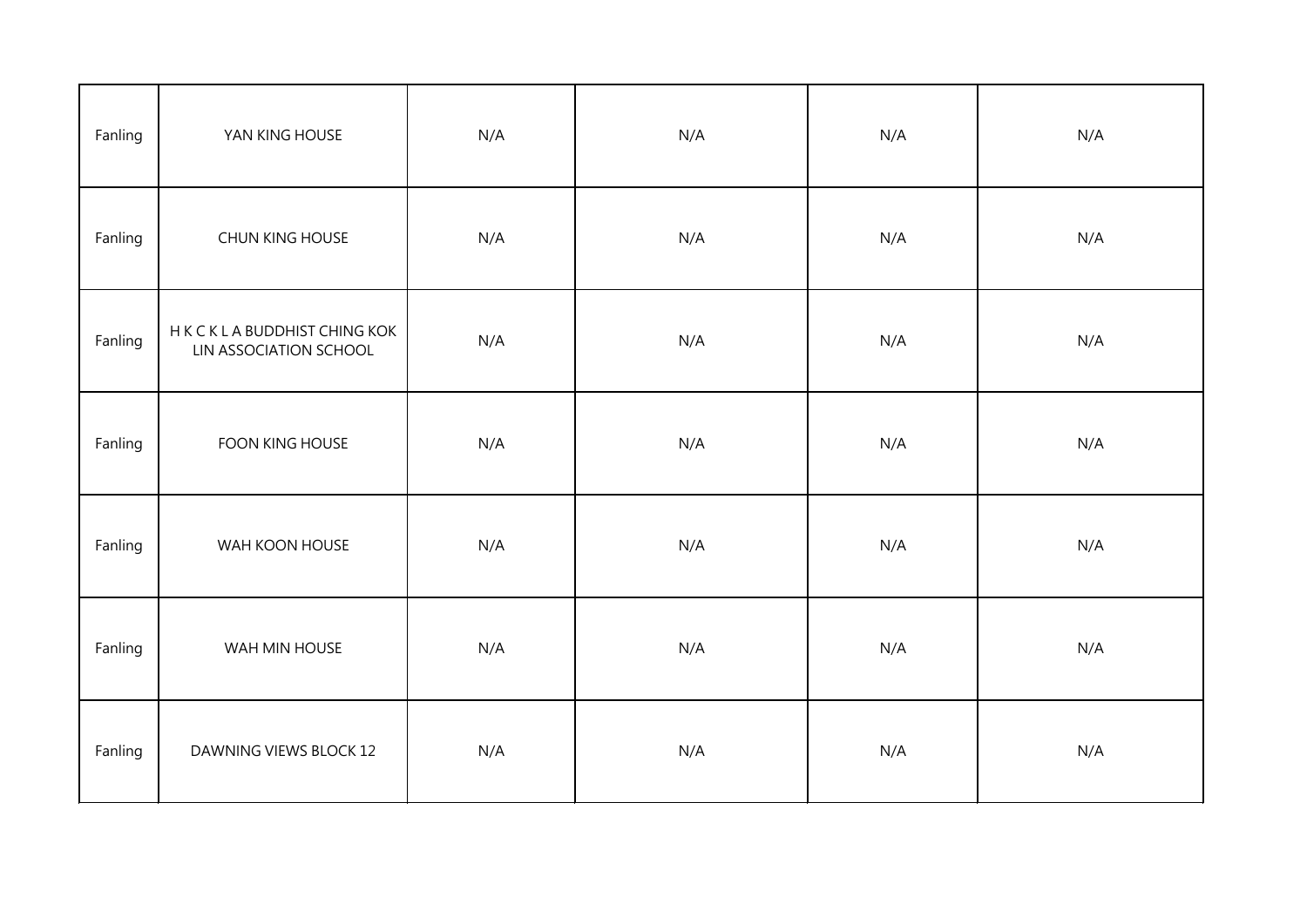| Fanling | DAWNING VIEWS BLOCK 11 | N/A | N/A | N/A | N/A |
|---------|------------------------|-----|-----|-----|-----|
| Fanling | DAWNING VIEWS BLOCK 10 | N/A | N/A | N/A | N/A |
| Fanling | DAWNING VIEWS BLOCK 9  | N/A | N/A | N/A | N/A |
| Fanling | DAWNING VIEWS BLOCK 8  | N/A | N/A | N/A | N/A |
| Fanling | DAWNING VIEWS BLOCK 7  | N/A | N/A | N/A | N/A |
| Fanling | DAWNING VIEWS BLOCK 6  | N/A | N/A | N/A | N/A |
| Fanling | DAWNING VIEWS BLOCK 5  | N/A | N/A | N/A | N/A |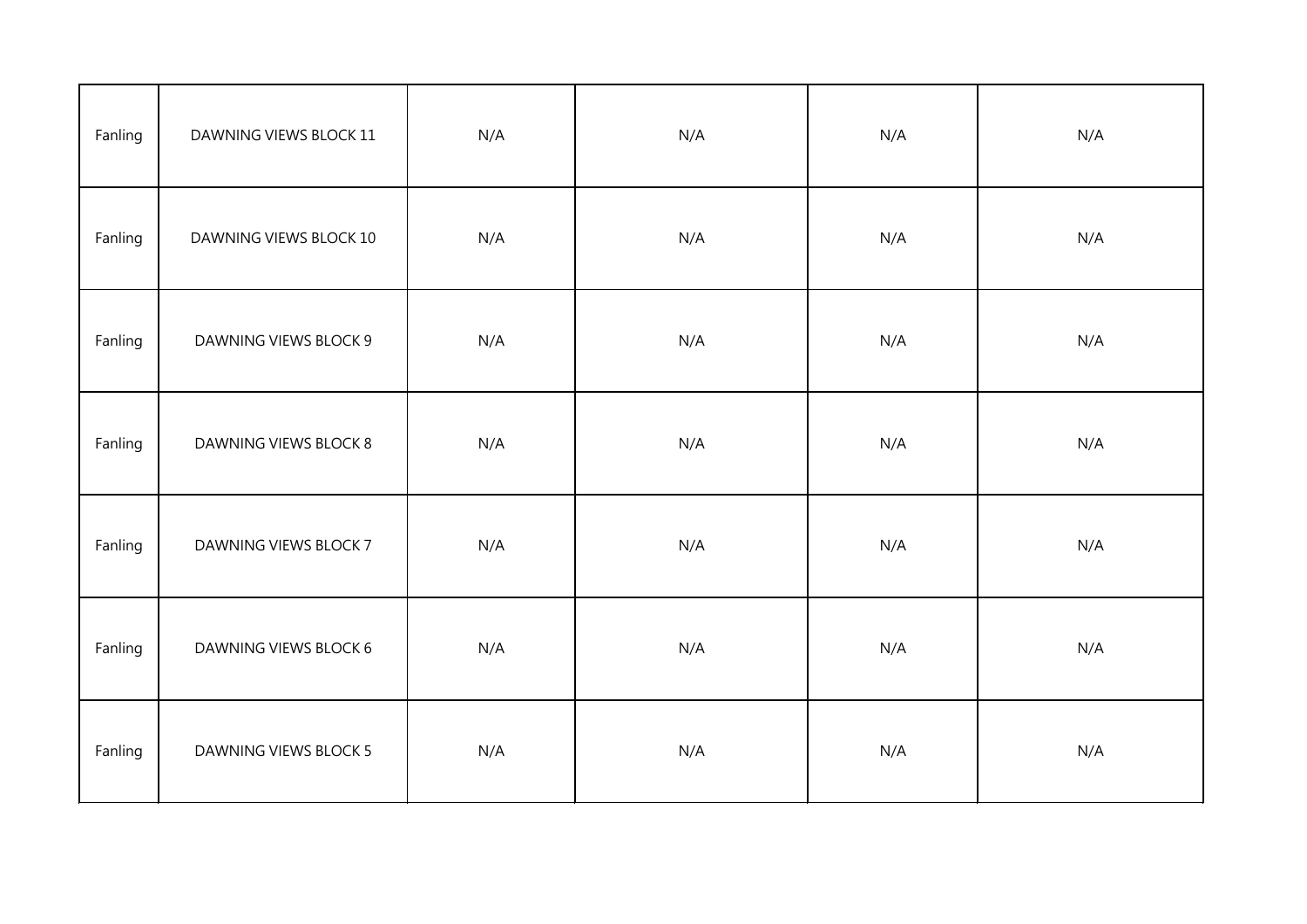| Fanling | DAWNING VIEWS BLOCK 4                         | N/A | N/A | N/A | N/A |
|---------|-----------------------------------------------|-----|-----|-----|-----|
| Fanling | <b>DAWNING VIEWS BLOCK 3</b>                  | N/A | N/A | N/A | N/A |
| Fanling | DAWNING VIEWS BLOCK 2                         | N/A | N/A | N/A | N/A |
| Fanling | DAWNING VIEWS BLOCK 1                         | N/A | N/A | N/A | N/A |
| Fanling | <b>FANLING GOVERNMENT</b><br>SECONDARY SCHOOL | N/A | N/A | N/A | N/A |
| Fanling | Dawning Views Shopping Plaza                  | N/A | N/A | N/A | N/A |
| Fanling | WO HOP SHEK CREMATORIUM                       | N/A | N/A | N/A | N/A |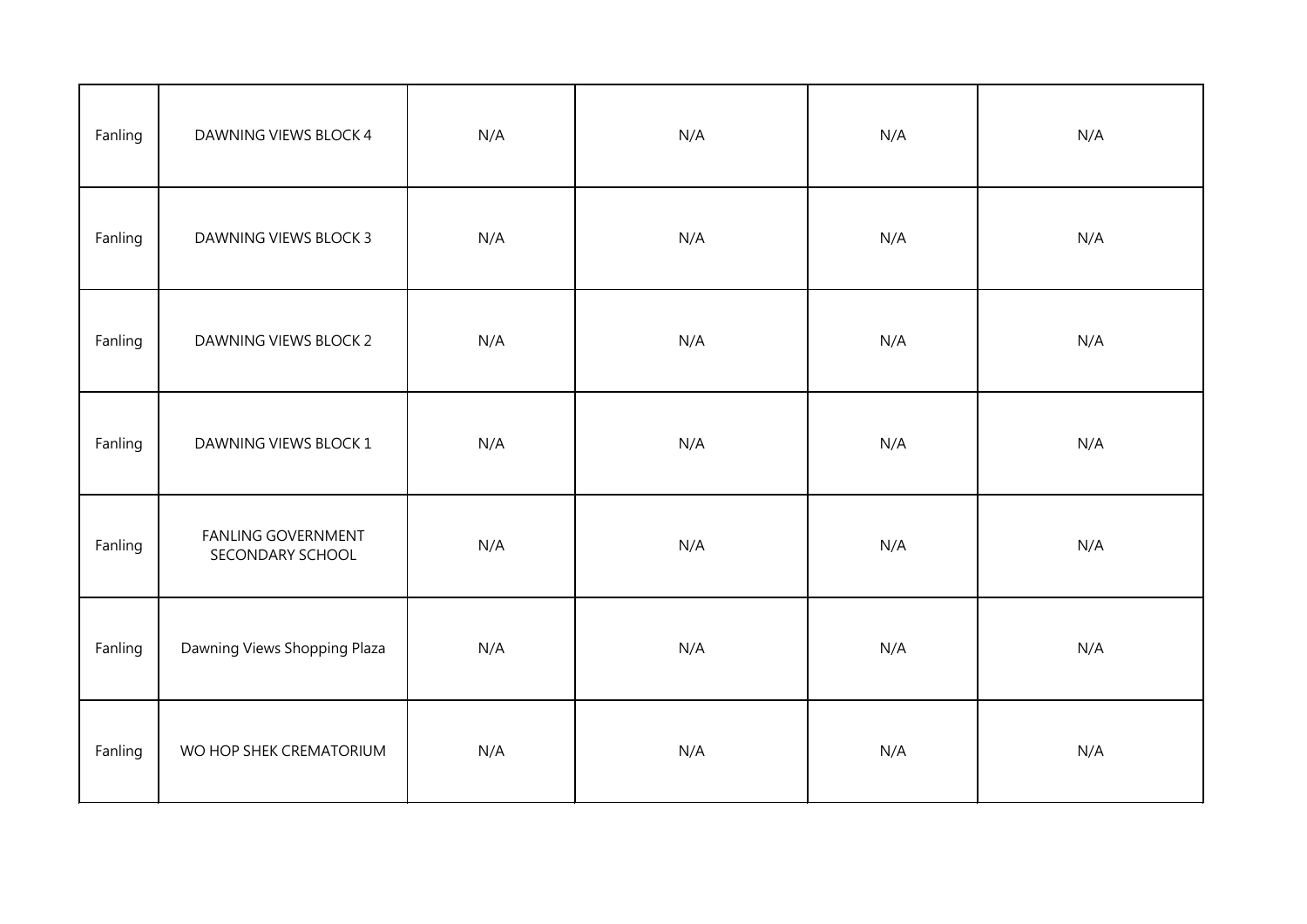| Fanling | <b>HO KA YUEN</b>                                | N/A    | N/A                                                                                                                                                   | N/A | N/A |
|---------|--------------------------------------------------|--------|-------------------------------------------------------------------------------------------------------------------------------------------------------|-----|-----|
| Fanling | CARITAS FANLING CHAN CHUN HA<br>SECONDARY SCHOOL | 852FHL | Shop 111 & 112, G/F, Cheung<br>Chung House, Cheung Wah<br>Estate, 38 San Wan Road, Fanling,<br>North District, New Territories,<br>Hong Kong ^852FHL^ | N/A | N/A |
| Fanling | <b>CHEUNG LAI HOUSE</b>                          | 852FHL | Shop 111 & 112, G/F, Cheung<br>Chung House, Cheung Wah<br>Estate, 38 San Wan Road, Fanling,<br>North District, New Territories,<br>Hong Kong ^852FHL^ | N/A | N/A |
| Fanling | CHEUNG WAH SHOPPING CENTRE                       | 852FHL | Shop 111 & 112, G/F, Cheung<br>Chung House, Cheung Wah<br>Estate, 38 San Wan Road, Fanling,<br>North District, New Territories,<br>Hong Kong ^852FHL^ | N/A | N/A |
| Fanling | CHEUNG WAH COMMUNITY HALL                        | 852FHL | Shop 111 & 112, G/F, Cheung<br>Chung House, Cheung Wah<br>Estate, 38 San Wan Road, Fanling,<br>North District, New Territories,<br>Hong Kong ^852FHL^ | N/A | N/A |
| Fanling | <b>CHEUNG LOK HOUSE</b>                          | 852FHL | Shop 111 & 112, G/F, Cheung<br>Chung House, Cheung Wah<br>Estate, 38 San Wan Road, Fanling,<br>North District, New Territories,<br>Hong Kong ^852FHL^ | N/A | N/A |
| Fanling | CHEUNG WO HOUSE                                  | 852FHL | Shop 111 & 112, G/F, Cheung<br>Chung House, Cheung Wah<br>Estate, 38 San Wan Road, Fanling,<br>North District, New Territories,<br>Hong Kong ^852FHL^ | N/A | N/A |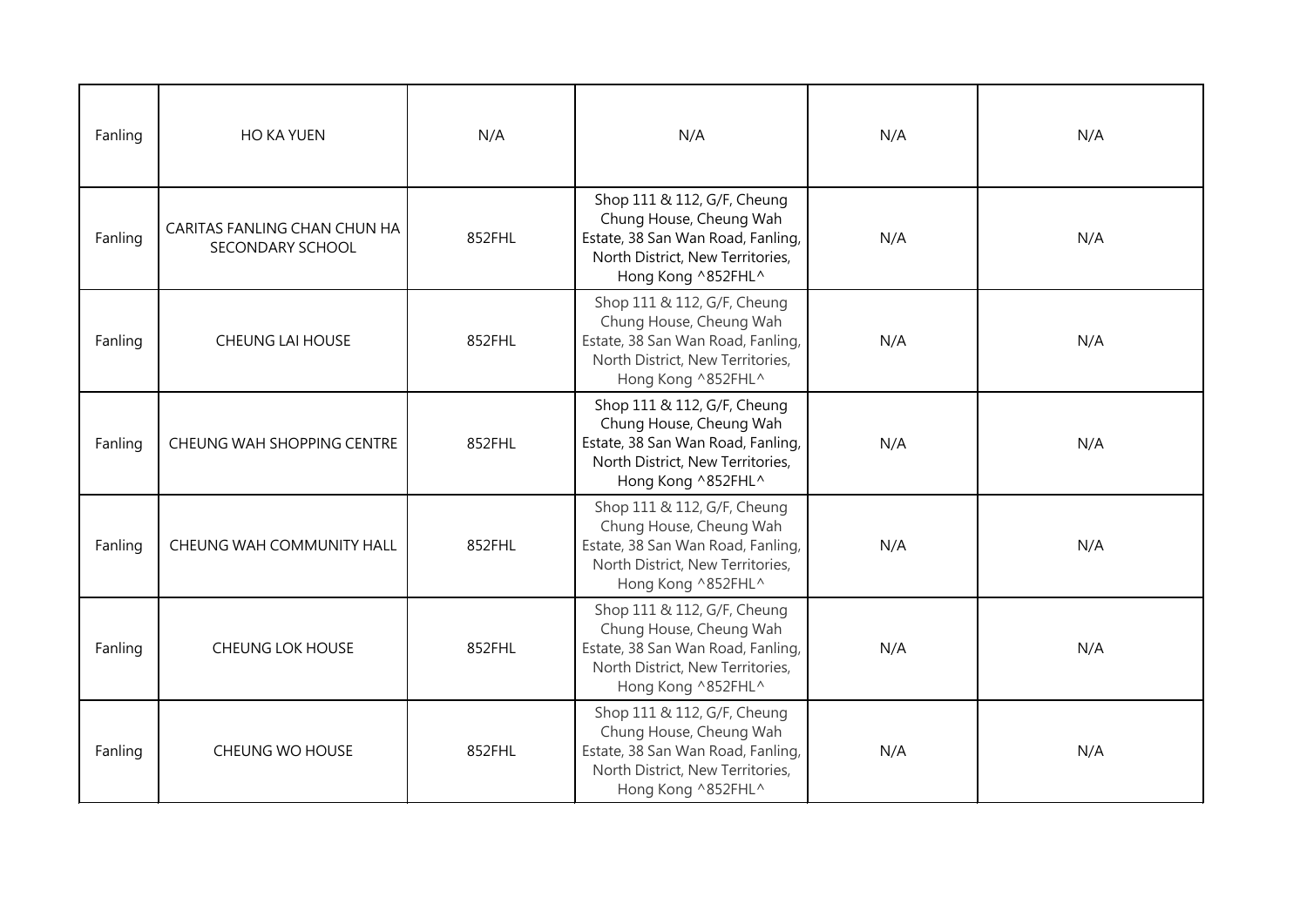| Fanling | <b>CHEUNG YUE HOUSE</b>                     | 852FHL | Shop 111 & 112, G/F, Cheung<br>Chung House, Cheung Wah<br>Estate, 38 San Wan Road, Fanling,<br>North District, New Territories,<br>Hong Kong ^852FHL^ | N/A | N/A |
|---------|---------------------------------------------|--------|-------------------------------------------------------------------------------------------------------------------------------------------------------|-----|-----|
| Fanling | <b>CHEUNG FUNG HOUSE</b>                    | 852FHL | Shop 111 & 112, G/F, Cheung<br>Chung House, Cheung Wah<br>Estate, 38 San Wan Road, Fanling,<br>North District, New Territories,<br>Hong Kong ^852FHL^ | N/A | N/A |
| Fanling | <b>CHEUNG KING MANSION</b>                  | 852FHL | Shop 111 & 112, G/F, Cheung<br>Chung House, Cheung Wah<br>Estate, 38 San Wan Road, Fanling,<br>North District, New Territories,<br>Hong Kong ^852FHL^ | N/A | N/A |
| Fanling | <b>CHEUNG SHUN HOUSE</b>                    | 852FHL | Shop 111 & 112, G/F, Cheung<br>Chung House, Cheung Wah<br>Estate, 38 San Wan Road, Fanling,<br>North District, New Territories,<br>Hong Kong ^852FHL^ | N/A | N/A |
| Fanling | FANLING GOVERNMENT PRIMARY<br><b>SCHOOL</b> | 852FHL | Shop 111 & 112, G/F, Cheung<br>Chung House, Cheung Wah<br>Estate, 38 San Wan Road, Fanling,<br>North District, New Territories,<br>Hong Kong ^852FHL^ | N/A | N/A |
| Fanling | TWG HS LI KA SHING COLLEGE                  | 852FHL | Shop 111 & 112, G/F, Cheung<br>Chung House, Cheung Wah<br>Estate, 38 San Wan Road, Fanling,<br>North District, New Territories,<br>Hong Kong ^852FHL^ | N/A | N/A |
| Fanling | <b>CHEUNG TAK HOUSE</b>                     | 852FHL | Shop 111 & 112, G/F, Cheung<br>Chung House, Cheung Wah<br>Estate, 38 San Wan Road, Fanling,<br>North District, New Territories,<br>Hong Kong ^852FHL^ | N/A | N/A |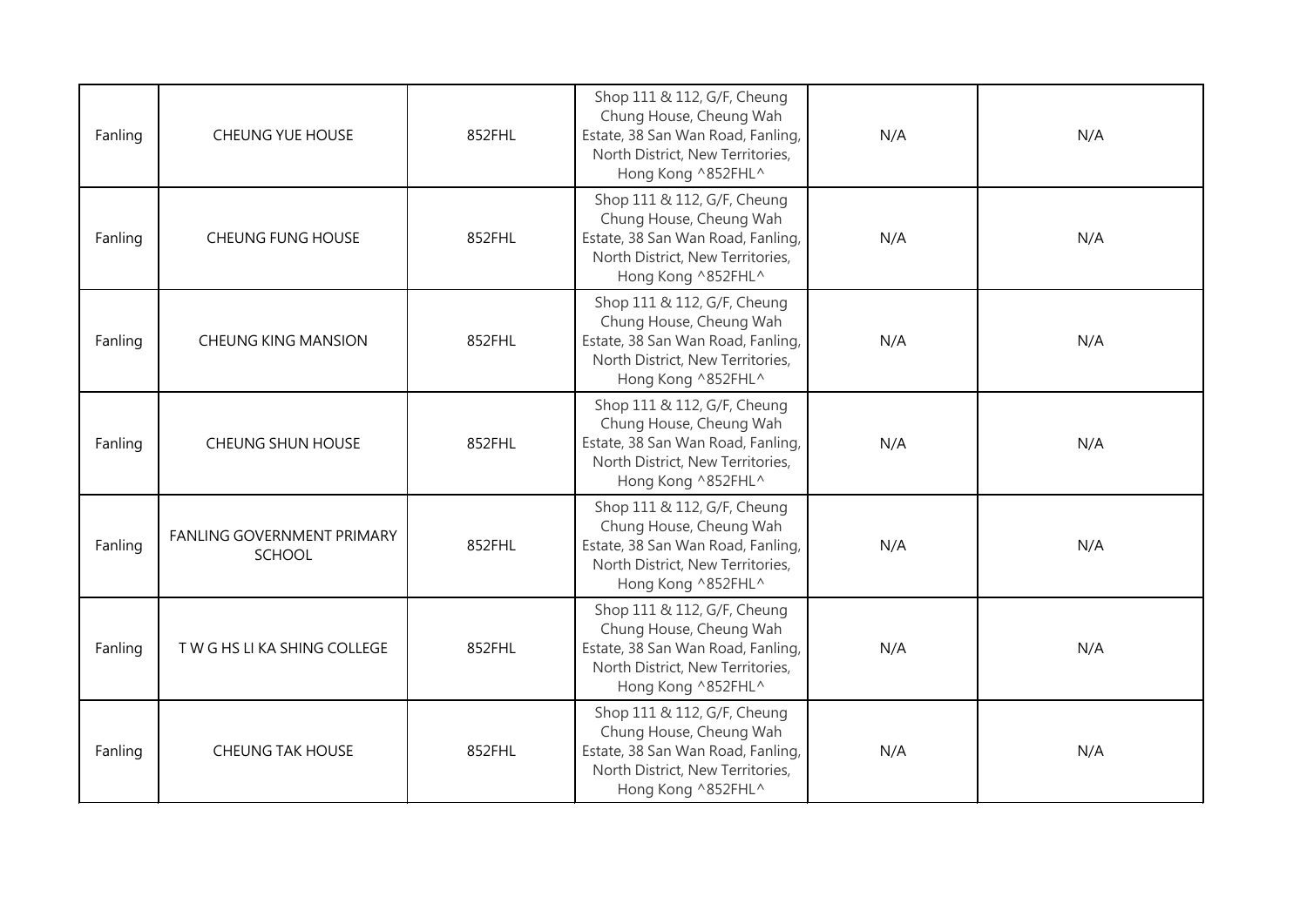| Fanling | <b>CHEUNG CHI HOUSE</b>                         | 852FHL | Shop 111 & 112, G/F, Cheung<br>Chung House, Cheung Wah<br>Estate, 38 San Wan Road, Fanling,<br>North District, New Territories,<br>Hong Kong ^852FHL^ | N/A | N/A |
|---------|-------------------------------------------------|--------|-------------------------------------------------------------------------------------------------------------------------------------------------------|-----|-----|
| Fanling | <b>CHEUNG CHUNG HOUSE</b>                       | 852FHL | Shop 111 & 112, G/F, Cheung<br>Chung House, Cheung Wah<br>Estate, 38 San Wan Road, Fanling,<br>North District, New Territories,<br>Hong Kong ^852FHL^ | N/A | N/A |
| Fanling | PAK LEE COURT                                   | 852FHL | Shop 111 & 112, G/F, Cheung<br>Chung House, Cheung Wah<br>Estate, 38 San Wan Road, Fanling,<br>North District, New Territories,<br>Hong Kong ^852FHL^ | N/A | N/A |
| Fanling | <b>FANLING CENTRE SHOPPING</b><br><b>ARCADE</b> | 852FHL | Shop 111 & 112, G/F, Cheung<br>Chung House, Cheung Wah<br>Estate, 38 San Wan Road, Fanling,<br>North District, New Territories,<br>Hong Kong ^852FHL^ | N/A | N/A |
| Fanling | <b>FANLING CENTRE BLOCK H</b>                   | 852FHL | Shop 111 & 112, G/F, Cheung<br>Chung House, Cheung Wah<br>Estate, 38 San Wan Road, Fanling,<br>North District, New Territories,<br>Hong Kong ^852FHL^ | N/A | N/A |
| Fanling | <b>FANLING CENTRE BLOCK G</b>                   | 852FHL | Shop 111 & 112, G/F, Cheung<br>Chung House, Cheung Wah<br>Estate, 38 San Wan Road, Fanling,<br>North District, New Territories,<br>Hong Kong ^852FHL^ | N/A | N/A |
| Fanling | <b>FANLING CENTRE BLOCK F</b>                   | 852FHL | Shop 111 & 112, G/F, Cheung<br>Chung House, Cheung Wah<br>Estate, 38 San Wan Road, Fanling,<br>North District, New Territories,<br>Hong Kong ^852FHL^ | N/A | N/A |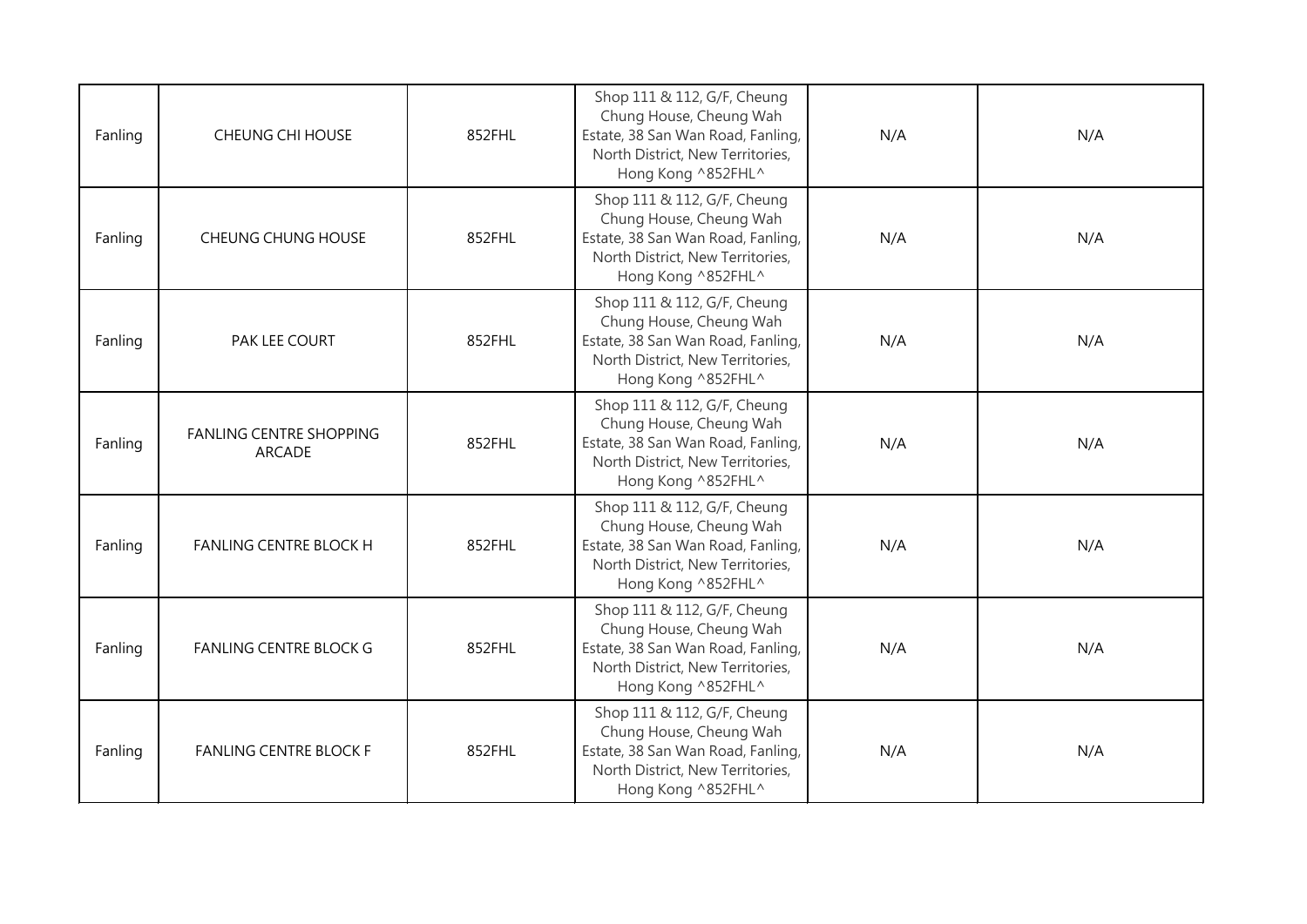| Fanling | <b>FANLING CENTRE BLOCK E</b> | 852FHL | Shop 111 & 112, G/F, Cheung<br>Chung House, Cheung Wah<br>Estate, 38 San Wan Road, Fanling,<br>North District, New Territories,<br>Hong Kong ^852FHL^ | N/A | N/A |
|---------|-------------------------------|--------|-------------------------------------------------------------------------------------------------------------------------------------------------------|-----|-----|
| Fanling | <b>FANLING CENTRE BLOCK A</b> | 852FHL | Shop 111 & 112, G/F, Cheung<br>Chung House, Cheung Wah<br>Estate, 38 San Wan Road, Fanling,<br>North District, New Territories,<br>Hong Kong ^852FHL^ | N/A | N/A |
| Fanling | <b>FANLING CENTRE BLOCK B</b> | 852FHL | Shop 111 & 112, G/F, Cheung<br>Chung House, Cheung Wah<br>Estate, 38 San Wan Road, Fanling,<br>North District, New Territories,<br>Hong Kong ^852FHL^ | N/A | N/A |
| Fanling | <b>FANLING CENTRE BLOCK C</b> | 852FHL | Shop 111 & 112, G/F, Cheung<br>Chung House, Cheung Wah<br>Estate, 38 San Wan Road, Fanling,<br>North District, New Territories,<br>Hong Kong ^852FHL^ | N/A | N/A |
| Fanling | <b>FANLING CENTRE BLOCK D</b> | 852FHL | Shop 111 & 112, G/F, Cheung<br>Chung House, Cheung Wah<br>Estate, 38 San Wan Road, Fanling,<br>North District, New Territories,<br>Hong Kong ^852FHL^ | N/A | N/A |
| Fanling | <b>FANLING CENTRE BLOCK J</b> | 852FHL | Shop 111 & 112, G/F, Cheung<br>Chung House, Cheung Wah<br>Estate, 38 San Wan Road, Fanling,<br>North District, New Territories,<br>Hong Kong ^852FHL^ | N/A | N/A |
| Fanling | <b>FANLING CENTRE BLOCK K</b> | 852FHL | Shop 111 & 112, G/F, Cheung<br>Chung House, Cheung Wah<br>Estate, 38 San Wan Road, Fanling,<br>North District, New Territories,<br>Hong Kong ^852FHL^ | N/A | N/A |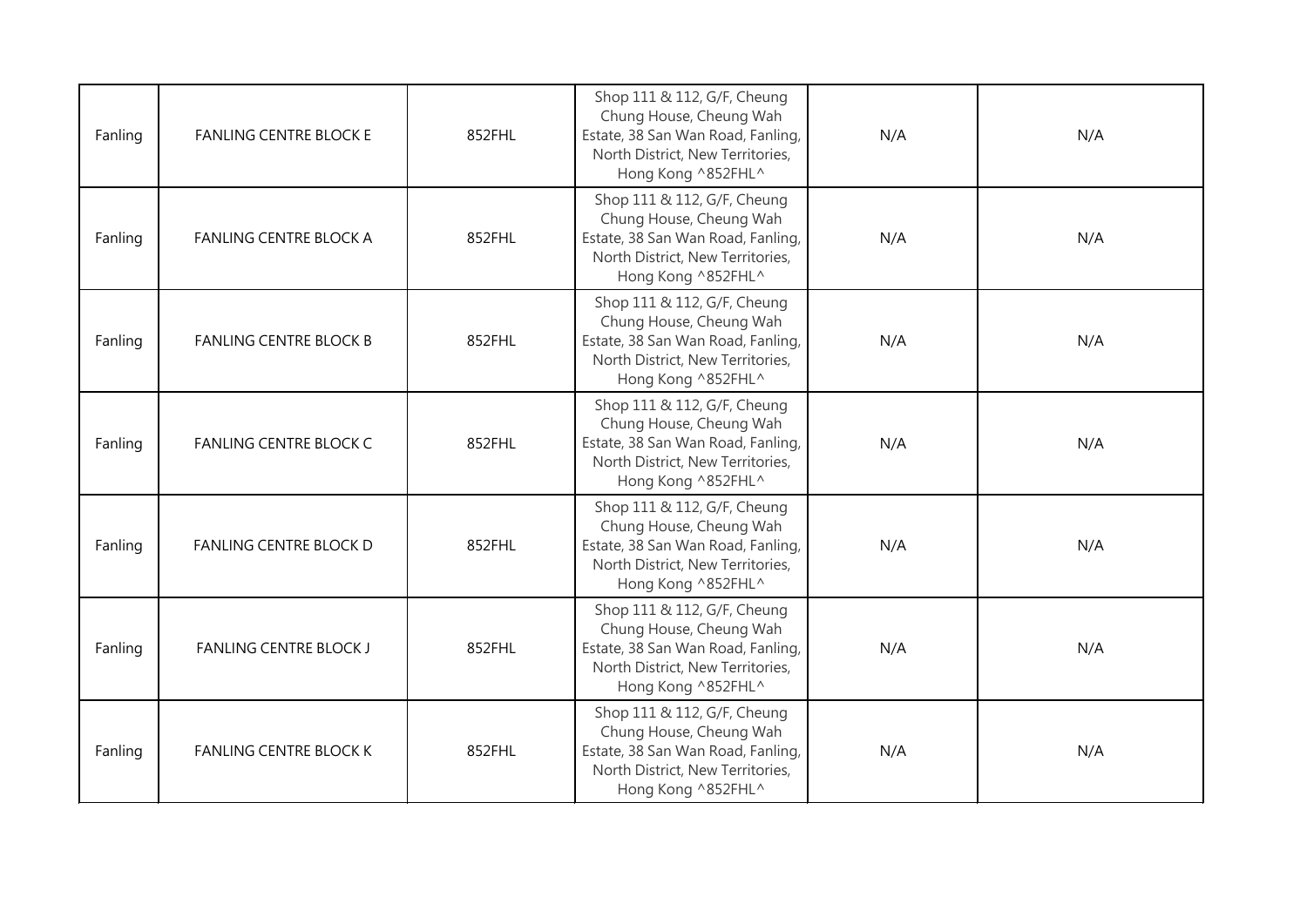| Fanling | <b>FANLING CENTRE BLOCK L</b> | 852FHL | Shop 111 & 112, G/F, Cheung<br>Chung House, Cheung Wah<br>Estate, 38 San Wan Road, Fanling,<br>North District, New Territories,<br>Hong Kong ^852FHL^ | N/A | N/A |
|---------|-------------------------------|--------|-------------------------------------------------------------------------------------------------------------------------------------------------------|-----|-----|
| Fanling | <b>MTR FANLING STATION</b>    | 852FHL | Shop 111 & 112, G/F, Cheung<br>Chung House, Cheung Wah<br>Estate, 38 San Wan Road, Fanling,<br>North District, New Territories,<br>Hong Kong ^852FHL^ | N/A | N/A |
| Fanling | <b>ABBEY COURT</b>            | 852FHL | Shop 111 & 112, G/F, Cheung<br>Chung House, Cheung Wah<br>Estate, 38 San Wan Road, Fanling,<br>North District, New Territories,<br>Hong Kong ^852FHL^ | N/A | N/A |
| Fanling | <b>GRENVILLE HEIGHTS</b>      | 852FHL | Shop 111 & 112, G/F, Cheung<br>Chung House, Cheung Wah<br>Estate, 38 San Wan Road, Fanling,<br>North District, New Territories,<br>Hong Kong ^852FHL^ | N/A | N/A |
| Fanling | <b>DRAGONVIEW COURT</b>       | 852FHL | Shop 111 & 112, G/F, Cheung<br>Chung House, Cheung Wah<br>Estate, 38 San Wan Road, Fanling,<br>North District, New Territories,<br>Hong Kong ^852FHL^ | N/A | N/A |
| Fanling | YEE KING HOUSE                | 852FHL | Shop 111 & 112, G/F, Cheung<br>Chung House, Cheung Wah<br>Estate, 38 San Wan Road, Fanling,<br>North District, New Territories,<br>Hong Kong ^852FHL^ | N/A | N/A |
| Fanling | <b>FORUM COURT</b>            | 852FHL | Shop 111 & 112, G/F, Cheung<br>Chung House, Cheung Wah<br>Estate, 38 San Wan Road, Fanling,<br>North District, New Territories,<br>Hong Kong ^852FHL^ | N/A | N/A |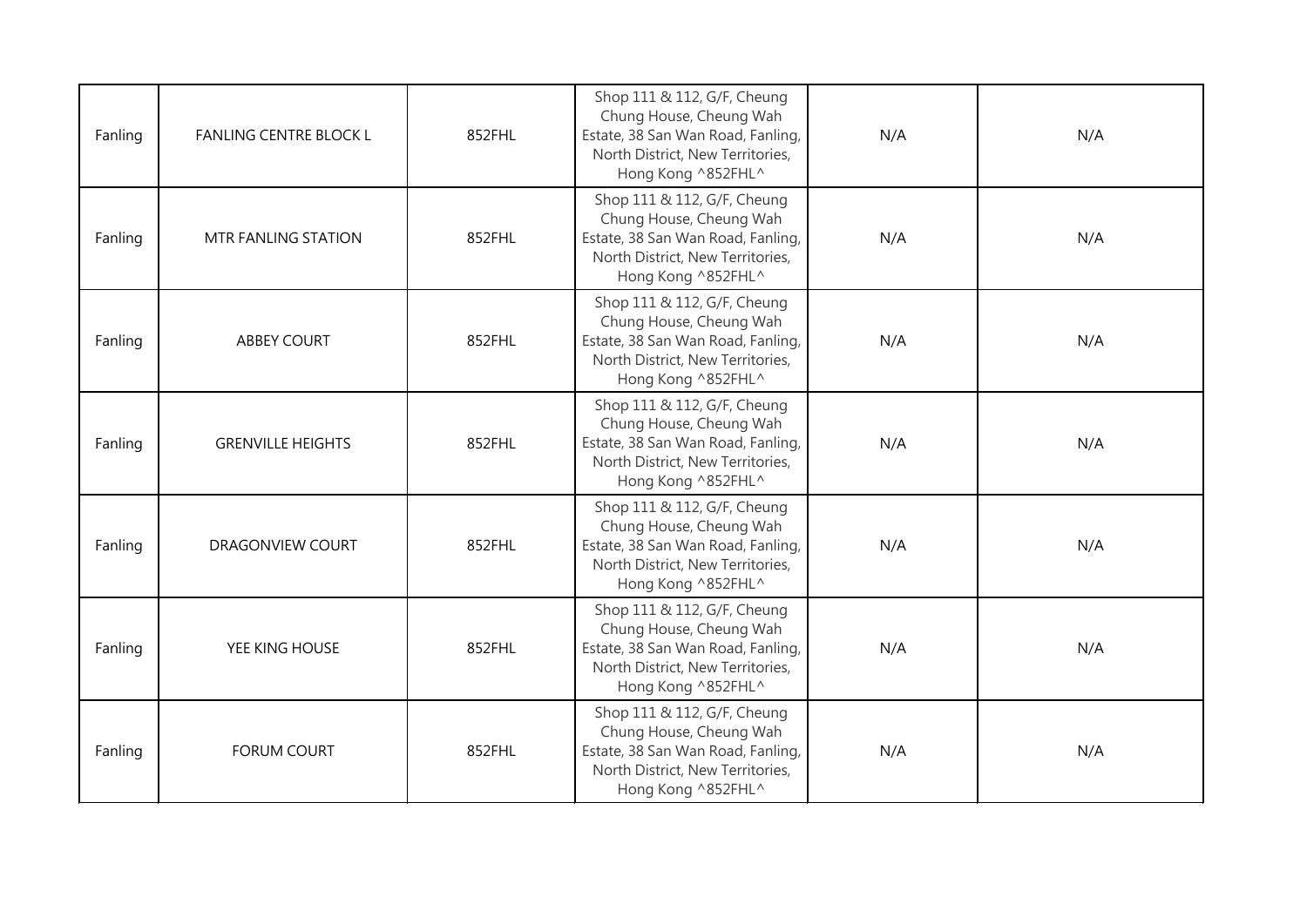| Fanling | <b>KELLET COURT</b>        | 852FHL | Shop 111 & 112, G/F, Cheung<br>Chung House, Cheung Wah<br>Estate, 38 San Wan Road, Fanling,<br>North District, New Territories,<br>Hong Kong ^852FHL^ | N/A | N/A |
|---------|----------------------------|--------|-------------------------------------------------------------------------------------------------------------------------------------------------------|-----|-----|
| Fanling | <b>FANLING TOWN CENTRE</b> | 852FHL | Shop 111 & 112, G/F, Cheung<br>Chung House, Cheung Wah<br>Estate, 38 San Wan Road, Fanling,<br>North District, New Territories,<br>Hong Kong ^852FHL^ | N/A | N/A |
| Fanling | <b>AVON PARK BLOCK 8</b>   | N/A    | N/A                                                                                                                                                   | N/A | N/A |
| Fanling | <b>AVON PARK BLOCK 7</b>   | N/A    | N/A                                                                                                                                                   | N/A | N/A |
| Fanling | AVON PARK BLOCK 6          | N/A    | N/A                                                                                                                                                   | N/A | N/A |
| Fanling | <b>AVON PARK BLOCK 5</b>   | N/A    | N/A                                                                                                                                                   | N/A | N/A |
| Fanling | <b>AVON PARK BLOCK 3</b>   | N/A    | N/A                                                                                                                                                   | N/A | N/A |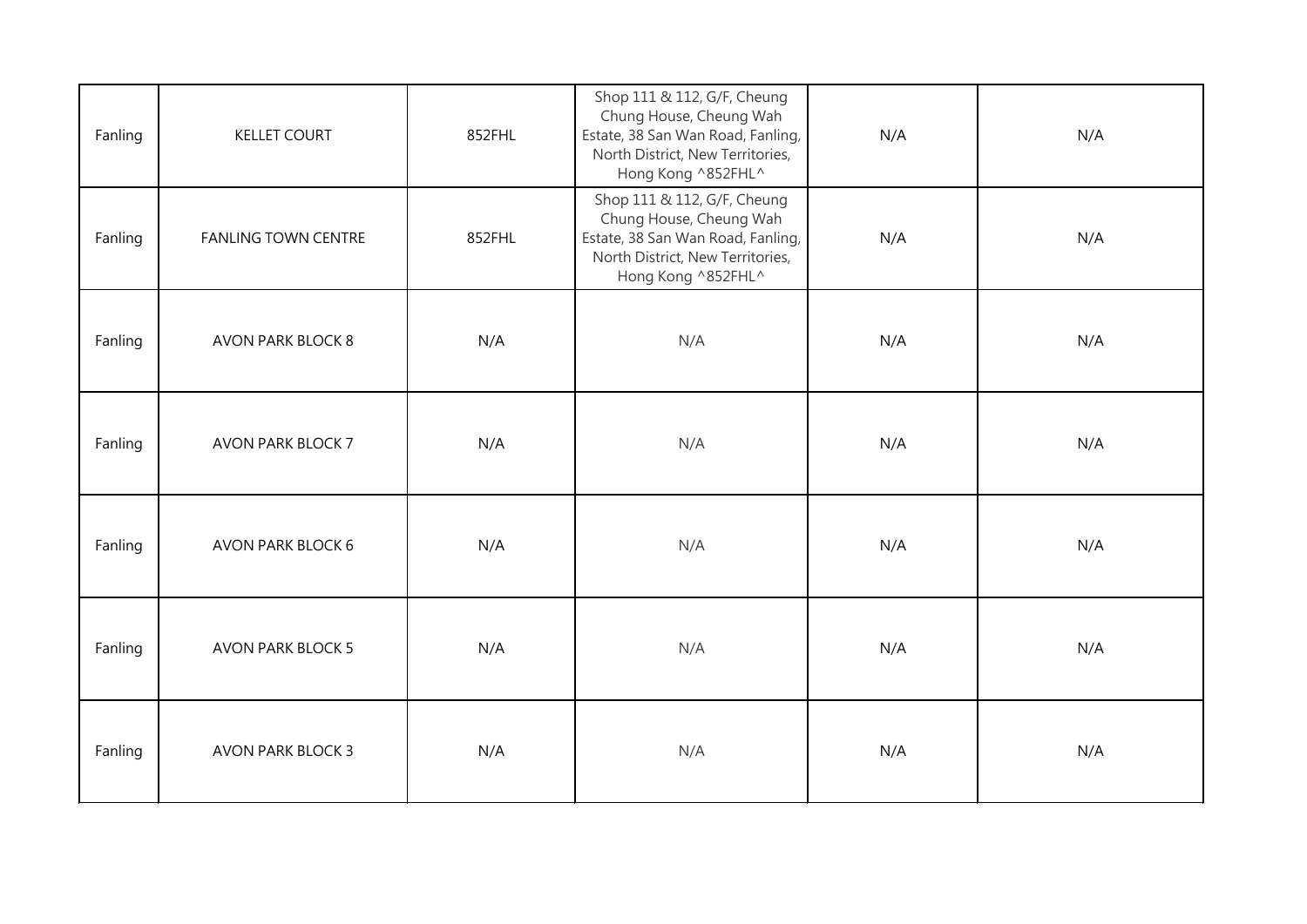| Fanling | <b>AVON PARK BLOCK 2</b>      | N/A    | N/A                                                                                                                             | N/A | N/A |
|---------|-------------------------------|--------|---------------------------------------------------------------------------------------------------------------------------------|-----|-----|
| Fanling | AVON PARK BLOCK 1             | N/A    | N/A                                                                                                                             | N/A | N/A |
| Fanling | FLORA PLAZA BLOCK 2           | 852NPL | Shop G28, G/F, Wah Ming<br>Shopping Centre, Wah Ming<br>Estate, Fanling, North District, New<br>Territories, Hong Kong^852NPL^  | N/A | N/A |
| Fanling | ST FRANCIS OF ASSISIS COLLEGE | 852NPL | Shop G28, G/F, Wah Ming<br>Shopping Centre, Wah Ming<br>Estate, Fanling, North District, New<br>Territories, Hong Kong^852NPL^  | N/A | N/A |
| Fanling | YAN FAI COURT                 | 852NPL | Shop G28, G/F, Wah Ming<br>Shopping Centre, Wah Ming<br>Estate, Fanling, North District, New<br>Territories, Hong Kong^852NPL^  | N/A | N/A |
| Fanling | YAN CHOI HOUSE                | 852NPL | Shop G28, G/F, Wah Ming<br>Shopping Centre, Wah Ming<br>Estate, Fanling, North District, New<br>Territories, Hong Kong^852NPL^  | N/A | N/A |
| Fanling | YAN YIU HOUSE                 | 852NPL | Shop G28, G/F, Wah Ming<br>Shopping Centre, Wah Ming<br>Estate, Fanling, North District, New<br>Territories, Hong Kong ^852NPL^ | N/A | N/A |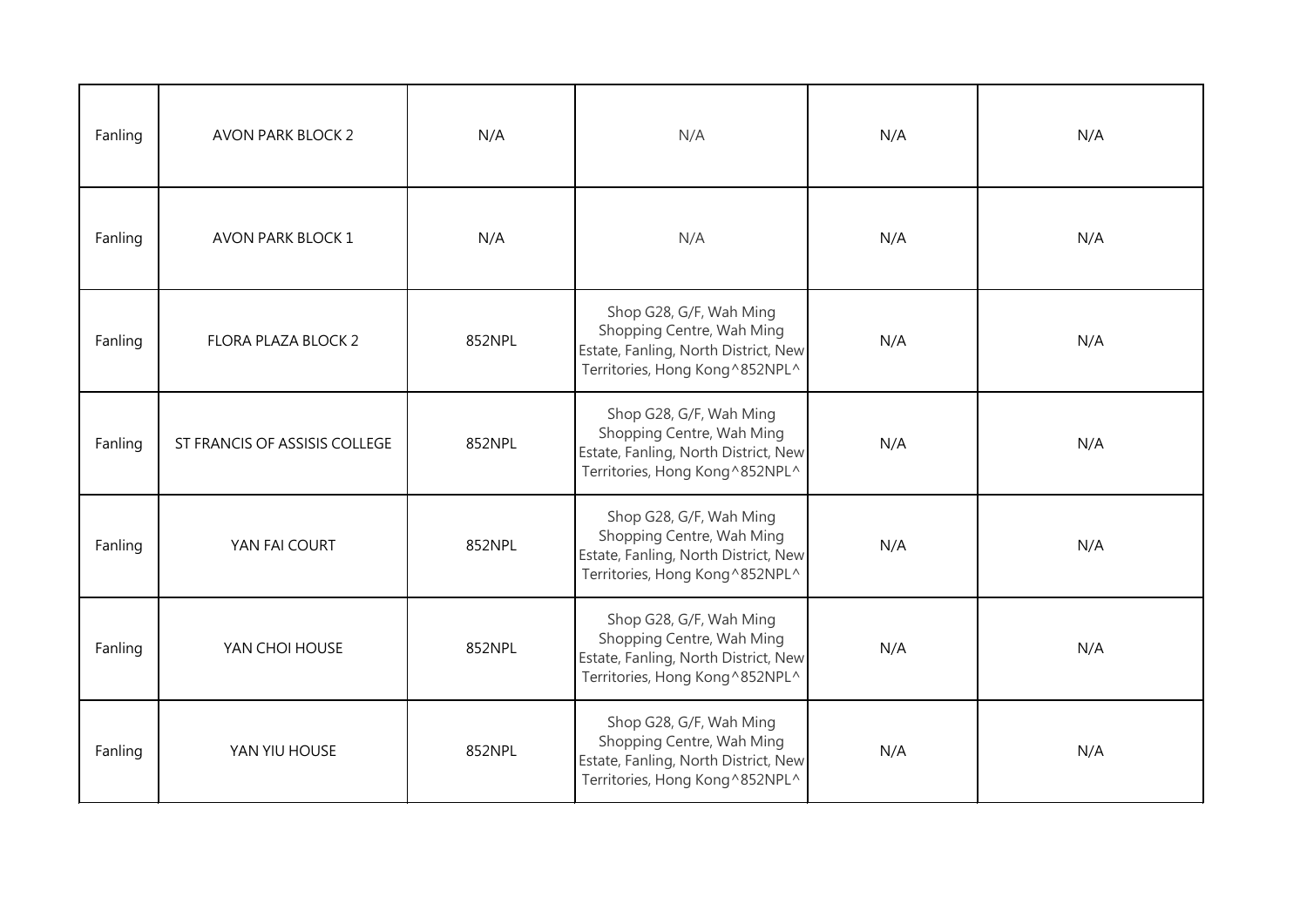| Fanling | WU TIP SHAN VILLAGE            | 852NPL | Shop G28, G/F, Wah Ming<br>Shopping Centre, Wah Ming<br>Estate, Fanling, North District, New<br>Territories, Hong Kong ^852NPL^ | N/A | N/A |
|---------|--------------------------------|--------|---------------------------------------------------------------------------------------------------------------------------------|-----|-----|
| Fanling | <b>FANLING KAU YAN COLLEGE</b> | 852NPL | Shop G28, G/F, Wah Ming<br>Shopping Centre, Wah Ming<br>Estate, Fanling, North District, New<br>Territories, Hong Kong^852NPL^  | N/A | N/A |
| Fanling | YAN YUET HOUSE                 | 852NPL | Shop G28, G/F, Wah Ming<br>Shopping Centre, Wah Ming<br>Estate, Fanling, North District, New<br>Territories, Hong Kong^852NPL^  | N/A | N/A |
| Fanling | YAN HEI HOUSE                  | 852NPL | Shop G28, G/F, Wah Ming<br>Shopping Centre, Wah Ming<br>Estate, Fanling, North District, New<br>Territories, Hong Kong^852NPL^  | N/A | N/A |
| Fanling | YAN LAI HOUSE                  | 852NPL | Shop G28, G/F, Wah Ming<br>Shopping Centre, Wah Ming<br>Estate, Fanling, North District, New<br>Territories, Hong Kong ^852NPL^ | N/A | N/A |
| Fanling | YAN SAU HOUSE                  | 852NPL | Shop G28, G/F, Wah Ming<br>Shopping Centre, Wah Ming<br>Estate, Fanling, North District, New<br>Territories, Hong Kong ^852NPL^ | N/A | N/A |
| Fanling | FLORA PLAZA BLOCK 3            | 852NPL | Shop G28, G/F, Wah Ming<br>Shopping Centre, Wah Ming<br>Estate, Fanling, North District, New<br>Territories, Hong Kong ^852NPL^ | N/A | N/A |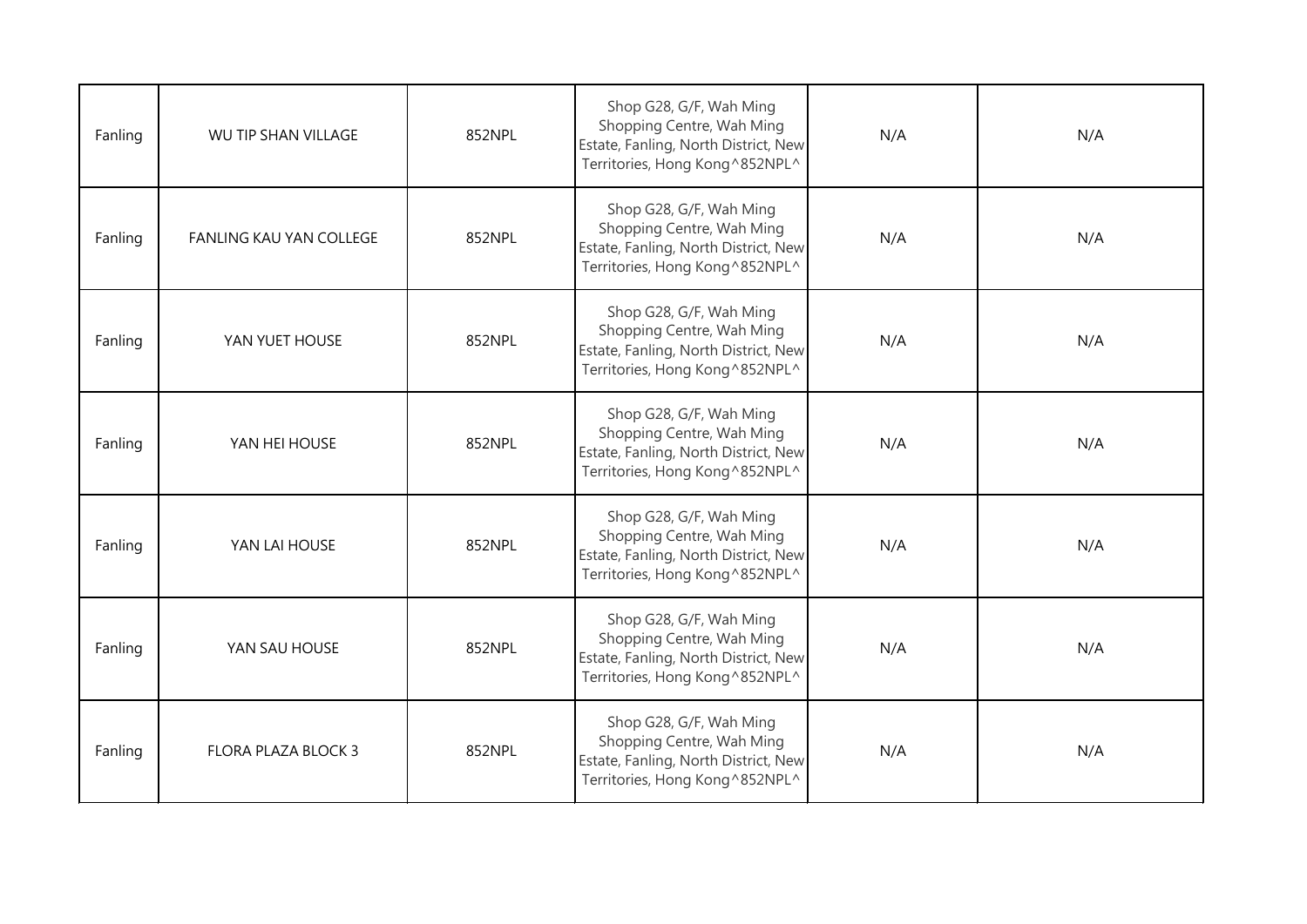| Fanling | FLORA PLAZA BLOCK 1 | 852NPL | Shop G28, G/F, Wah Ming<br>Shopping Centre, Wah Ming<br>Estate, Fanling, North District, New<br>Territories, Hong Kong^852NPL^  | N/A | N/A |
|---------|---------------------|--------|---------------------------------------------------------------------------------------------------------------------------------|-----|-----|
| Fanling | FLORA PLAZA BLOCK 4 | 852NPL | Shop G28, G/F, Wah Ming<br>Shopping Centre, Wah Ming<br>Estate, Fanling, North District, New<br>Territories, Hong Kong^852NPL^  | N/A | N/A |
| Fanling | FLORA PLAZA BLOCK 6 | 852NPL | Shop G28, G/F, Wah Ming<br>Shopping Centre, Wah Ming<br>Estate, Fanling, North District, New<br>Territories, Hong Kong^852NPL^  | N/A | N/A |
| Fanling | FLORA PLAZA BLOCK 7 | 852NPL | Shop G28, G/F, Wah Ming<br>Shopping Centre, Wah Ming<br>Estate, Fanling, North District, New<br>Territories, Hong Kong^852NPL^  | N/A | N/A |
| Fanling | FLORA PLAZA BLOCK 8 | 852NPL | Shop G28, G/F, Wah Ming<br>Shopping Centre, Wah Ming<br>Estate, Fanling, North District, New<br>Territories, Hong Kong^852NPL^  | N/A | N/A |
| Fanling | FLORA PLAZA BLOCK 5 | 852NPL | Shop G28, G/F, Wah Ming<br>Shopping Centre, Wah Ming<br>Estate, Fanling, North District, New<br>Territories, Hong Kong ^852NPL^ | N/A | N/A |
| Fanling | FLORA PLAZA BLOCK 9 | 852NPL | Shop G28, G/F, Wah Ming<br>Shopping Centre, Wah Ming<br>Estate, Fanling, North District, New<br>Territories, Hong Kong^852NPL^  | N/A | N/A |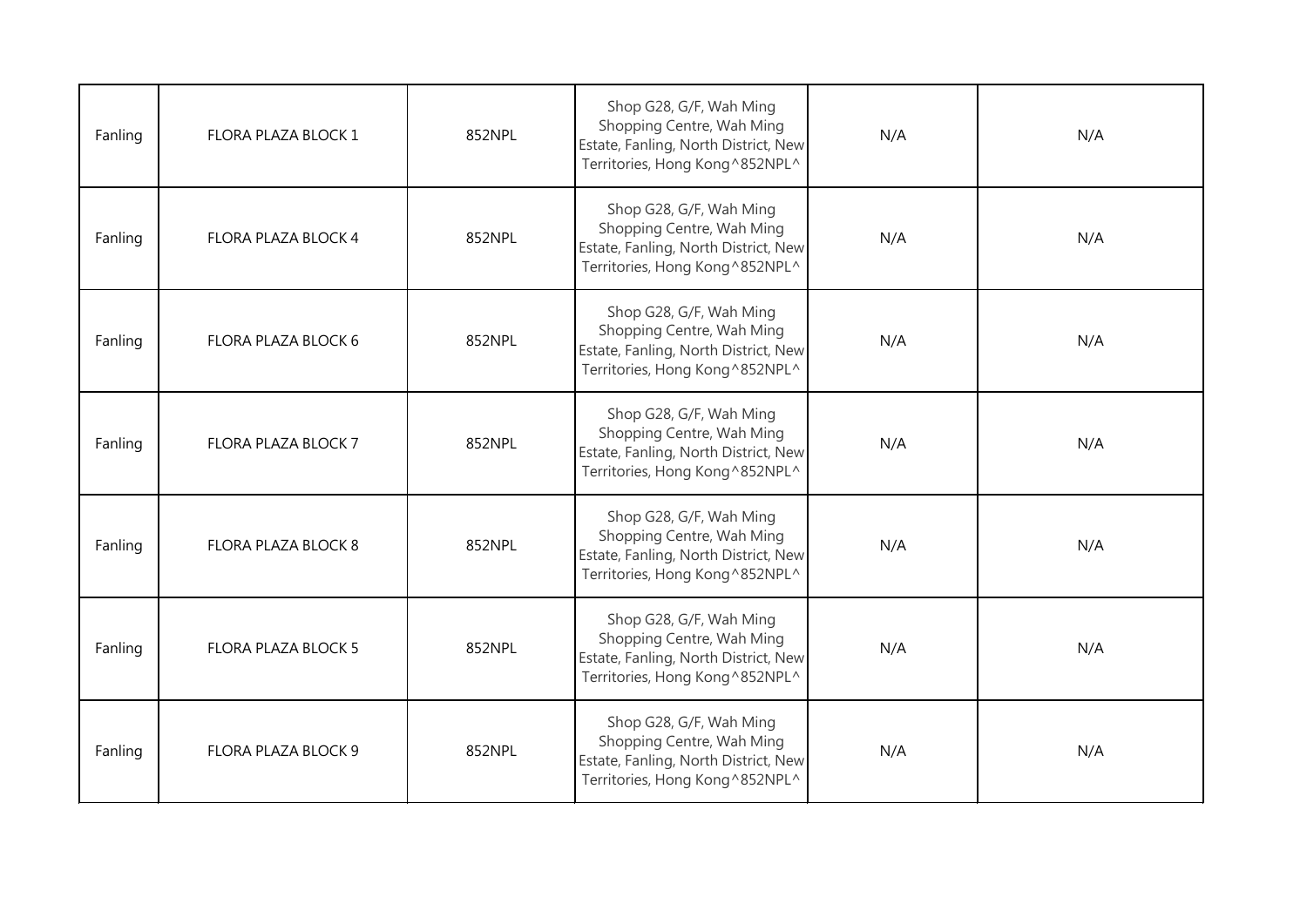| Fanling | FLORA PLAZA BLOCK 10                             | 852NPL | Shop G28, G/F, Wah Ming<br>Shopping Centre, Wah Ming<br>Estate, Fanling, North District, New<br>Territories, Hong Kong ^852NPL^ | N/A | N/A |
|---------|--------------------------------------------------|--------|---------------------------------------------------------------------------------------------------------------------------------|-----|-----|
| Fanling | FANLING SOUTH GOVERNMENT<br><b>COMPLEX</b>       | 852NPL | Shop G28, G/F, Wah Ming<br>Shopping Centre, Wah Ming<br>Estate, Fanling, North District, New<br>Territories, Hong Kong ^852NPL^ | N/A | N/A |
| Fanling | FANLING ASSEMBLY OF GOD<br>CHURCH PRIMARY SCHOOL | 852NPL | Shop G28, G/F, Wah Ming<br>Shopping Centre, Wah Ming<br>Estate, Fanling, North District, New<br>Territories, Hong Kong ^852NPL^ | N/A | N/A |
| Fanling | WO HING SPORTS CENTRE                            | 852NPL | Shop G28, G/F, Wah Ming<br>Shopping Centre, Wah Ming<br>Estate, Fanling, North District, New<br>Territories, Hong Kong^852NPL^  | N/A | N/A |
| Fanling | HHCKLA Buddhist Po Kwong School                  | 852NPL | Shop G28, G/F, Wah Ming<br>Shopping Centre, Wah Ming<br>Estate, Fanling, North District, New<br>Territories, Hong Kong ^852NPL^ | N/A | N/A |
| Fanling | YAN SHING COURT CARPARK                          | 852NPL | Shop G28, G/F, Wah Ming<br>Shopping Centre, Wah Ming<br>Estate, Fanling, North District, New<br>Territories, Hong Kong ^852NPL^ | N/A | N/A |
| Fanling | CHRISTIAN ALLIANCE SW CHAN<br>MEMORIAL COLLEGE   | 852NPL | Shop G28, G/F, Wah Ming<br>Shopping Centre, Wah Ming<br>Estate, Fanling, North District, New<br>Territories, Hong Kong^852NPL^  | N/A | N/A |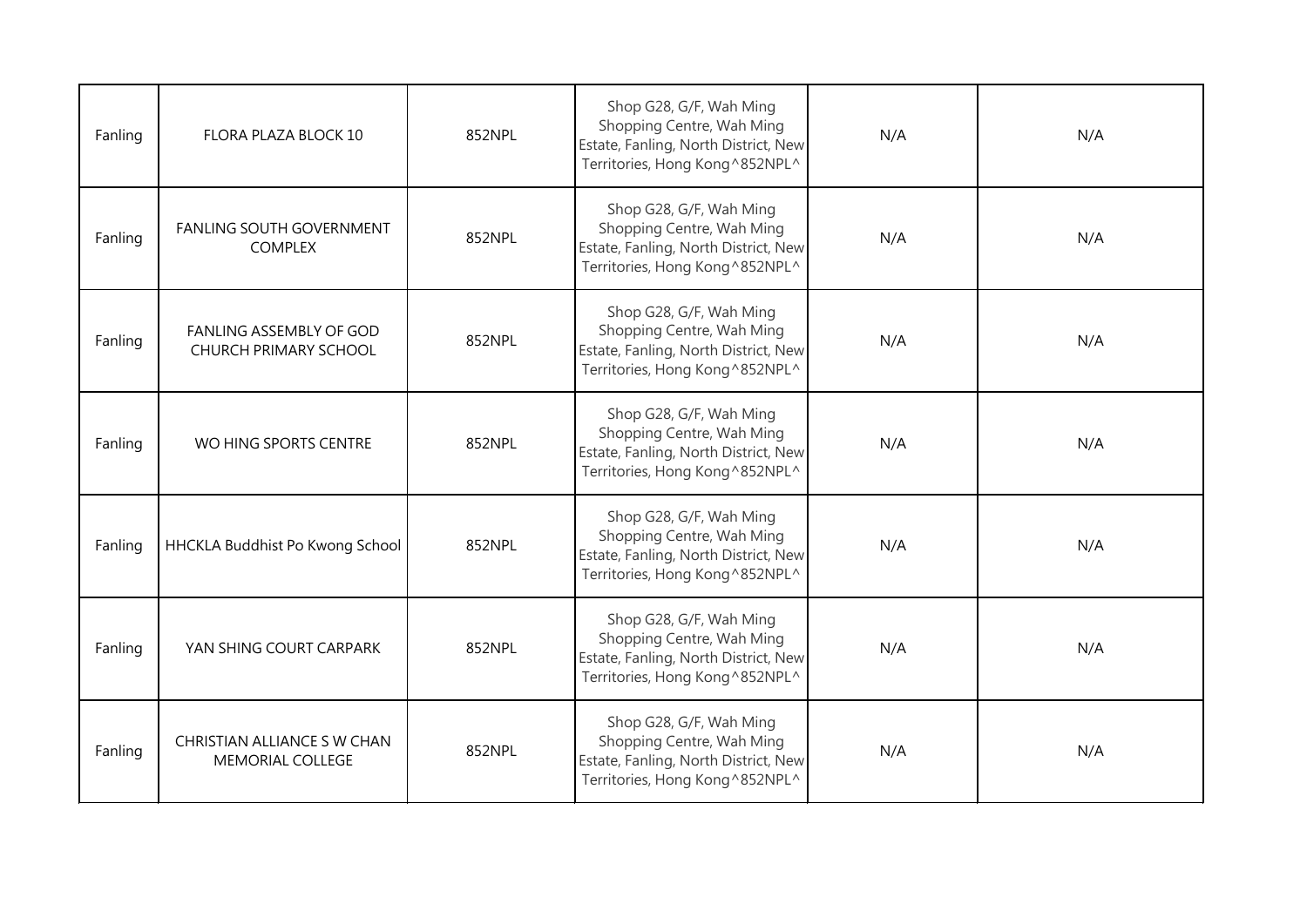| Fanling | PENTECOSTAL YU LEUNG FAT<br>PRIMARY SCHOOL | 852NPL | Shop G28, G/F, Wah Ming<br>Shopping Centre, Wah Ming<br>Estate, Fanling, North District, New<br>Territories, Hong Kong^852NPL^  | N/A | N/A |
|---------|--------------------------------------------|--------|---------------------------------------------------------------------------------------------------------------------------------|-----|-----|
| Fanling | YUNG SHING COMMERCIAL CENTRE               | 852NPL | Shop G28, G/F, Wah Ming<br>Shopping Centre, Wah Ming<br>Estate, Fanling, North District, New<br>Territories, Hong Kong^852NPL^  | N/A | N/A |
| Fanling | TAI FAI HOUSE                              | 852NPL | Shop G28, G/F, Wah Ming<br>Shopping Centre, Wah Ming<br>Estate, Fanling, North District, New<br>Territories, Hong Kong^852NPL^  | N/A | N/A |
| Fanling | <b>SING FAI HOUSE</b>                      | 852NPL | Shop G28, G/F, Wah Ming<br>Shopping Centre, Wah Ming<br>Estate, Fanling, North District, New<br>Territories, Hong Kong^852NPL^  | N/A | N/A |
| Fanling | YUNG WA HOUSE                              | 852NPL | Shop G28, G/F, Wah Ming<br>Shopping Centre, Wah Ming<br>Estate, Fanling, North District, New<br>Territories, Hong Kong^852NPL^  | N/A | N/A |
| Fanling | YUNG SUI HOUSE                             | 852NPL | Shop G28, G/F, Wah Ming<br>Shopping Centre, Wah Ming<br>Estate, Fanling, North District, New<br>Territories, Hong Kong^852NPL^  | N/A | N/A |
| Fanling | YUNG WUI HOUSE                             | 852NPL | Shop G28, G/F, Wah Ming<br>Shopping Centre, Wah Ming<br>Estate, Fanling, North District, New<br>Territories, Hong Kong ^852NPL^ | N/A | N/A |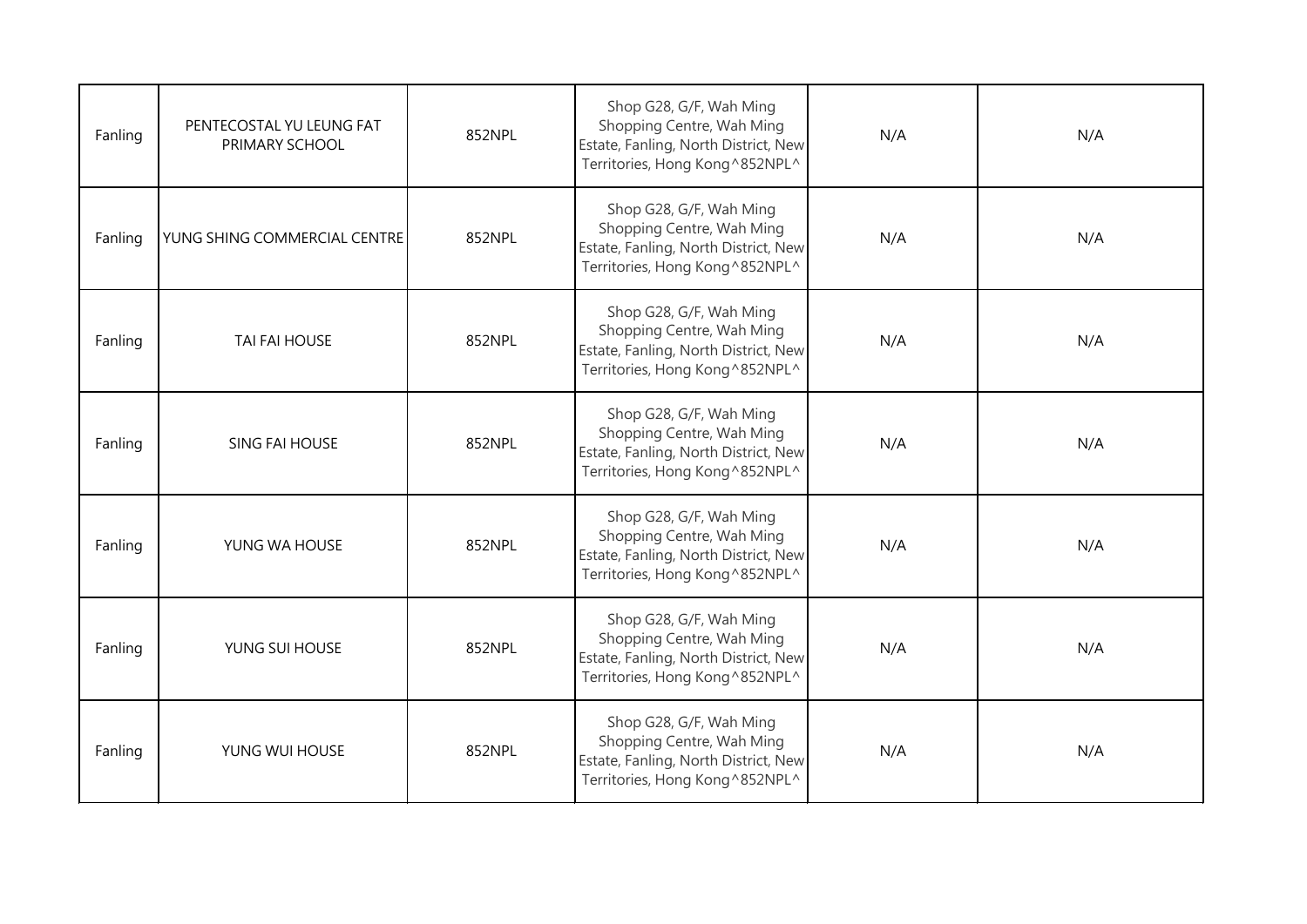| Fanling | <b>CHEONG CHING HOUSE</b>  | 852NPL | Shop G28, G/F, Wah Ming<br>Shopping Centre, Wah Ming<br>Estate, Fanling, North District, New<br>Territories, Hong Kong^852NPL^  | N/A | N/A |
|---------|----------------------------|--------|---------------------------------------------------------------------------------------------------------------------------------|-----|-----|
| Fanling | <b>CHEONG SIU HOUSE</b>    | 852NPL | Shop G28, G/F, Wah Ming<br>Shopping Centre, Wah Ming<br>Estate, Fanling, North District, New<br>Territories, Hong Kong ^852NPL^ | N/A | N/A |
| Fanling | <b>CHEONG YUN HOUSE</b>    | 852NPL | Shop G28, G/F, Wah Ming<br>Shopping Centre, Wah Ming<br>Estate, Fanling, North District, New<br>Territories, Hong Kong^852NPL^  | N/A | N/A |
| Fanling | CHEONG TO HOUSE            | 852NPL | Shop G28, G/F, Wah Ming<br>Shopping Centre, Wah Ming<br>Estate, Fanling, North District, New<br>Territories, Hong Kong^852NPL^  | N/A | N/A |
| Fanling | LAI MING HOUSE             | 852NPL | Shop G28, G/F, Wah Ming<br>Shopping Centre, Wah Ming<br>Estate, Fanling, North District, New<br>Territories, Hong Kong^852NPL^  | N/A | N/A |
| Fanling | <b>SHUN MING HOUSE</b>     | 852NPL | Shop G28, G/F, Wah Ming<br>Shopping Centre, Wah Ming<br>Estate, Fanling, North District, New<br>Territories, Hong Kong^852NPL^  | N/A | N/A |
| Fanling | WAH MING COMMERCIAL CENTRE | 852NPL | Shop G28, G/F, Wah Ming<br>Shopping Centre, Wah Ming<br>Estate, Fanling, North District, New<br>Territories, Hong Kong ^852NPL^ | N/A | N/A |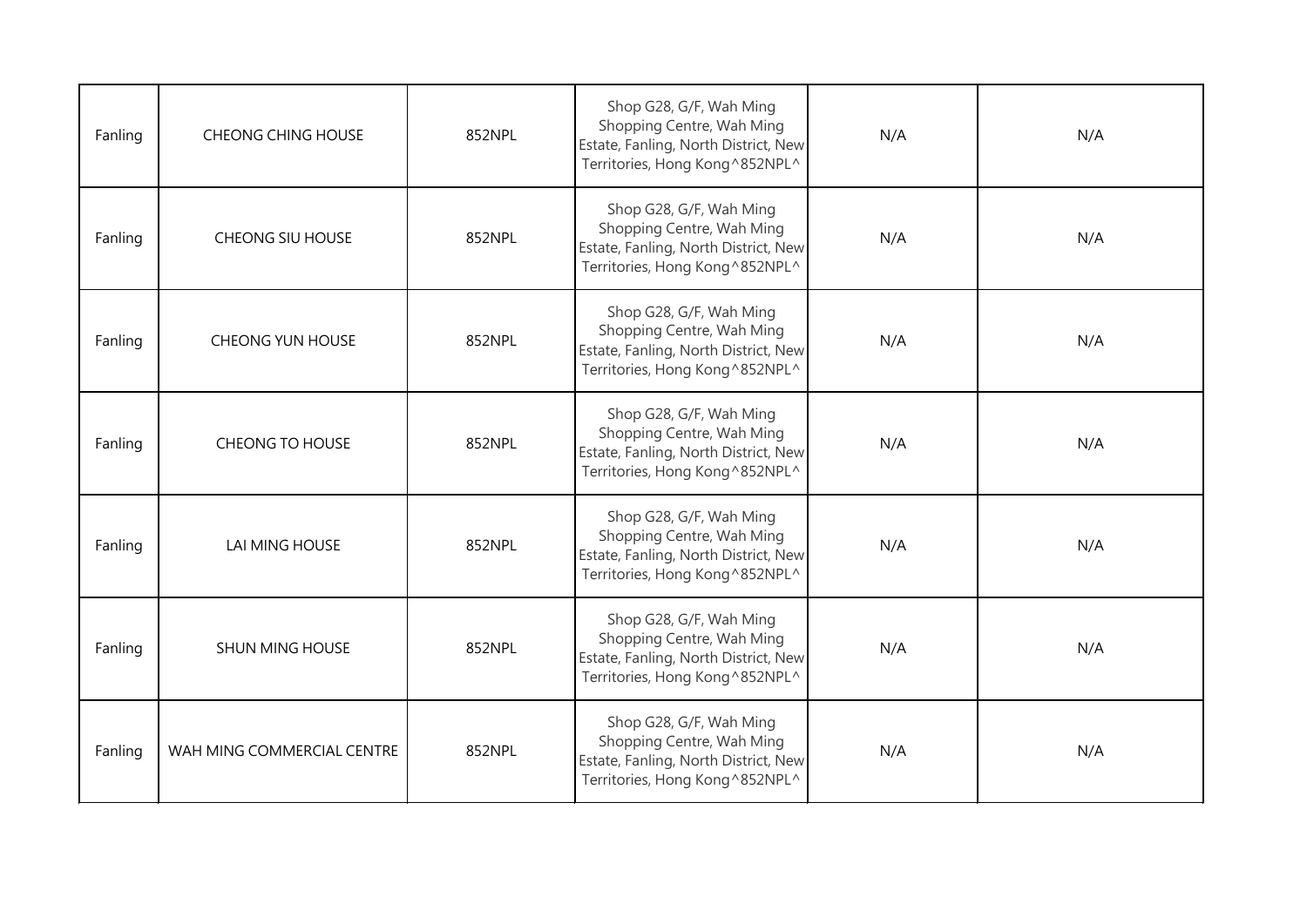| Fanling | <b>HONG MING HOUSE</b>                     | 852NPL | Shop G28, G/F, Wah Ming<br>Shopping Centre, Wah Ming<br>Estate, Fanling, North District, New<br>Territories, Hong Kong^852NPL^  | N/A | N/A |
|---------|--------------------------------------------|--------|---------------------------------------------------------------------------------------------------------------------------------|-----|-----|
| Fanling | FOU MING BUILDING                          | 852NPL | Shop G28, G/F, Wah Ming<br>Shopping Centre, Wah Ming<br>Estate, Fanling, North District, New<br>Territories, Hong Kong^852NPL^  | N/A | N/A |
| Fanling | <b>CHUNG MING HOUSE</b>                    | 852NPL | Shop G28, G/F, Wah Ming<br>Shopping Centre, Wah Ming<br>Estate, Fanling, North District, New<br>Territories, Hong Kong^852NPL^  | N/A | N/A |
| Fanling | F S F T F FONG SHU CHUEN<br>PRIMARY SCHOOL | 852NPL | Shop G28, G/F, Wah Ming<br>Shopping Centre, Wah Ming<br>Estate, Fanling, North District, New<br>Territories, Hong Kong ^852NPL^ | N/A | N/A |
| Fanling | YIU MING BUILDING                          | 852NPL | Shop G28, G/F, Wah Ming<br>Shopping Centre, Wah Ming<br>Estate, Fanling, North District, New<br>Territories, Hong Kong^852NPL^  | N/A | N/A |
| Fanling | TIM MING HOUSE                             | 852NPL | Shop G28, G/F, Wah Ming<br>Shopping Centre, Wah Ming<br>Estate, Fanling, North District, New<br>Territories, Hong Kong^852NPL^  | N/A | N/A |
| Fanling | FUNG KAI LIU YUN SUM MEMORIAL<br>SCHOOL    | 852NPL | Shop G28, G/F, Wah Ming<br>Shopping Centre, Wah Ming<br>Estate, Fanling, North District, New<br>Territories, Hong Kong ^852NPL^ | N/A | N/A |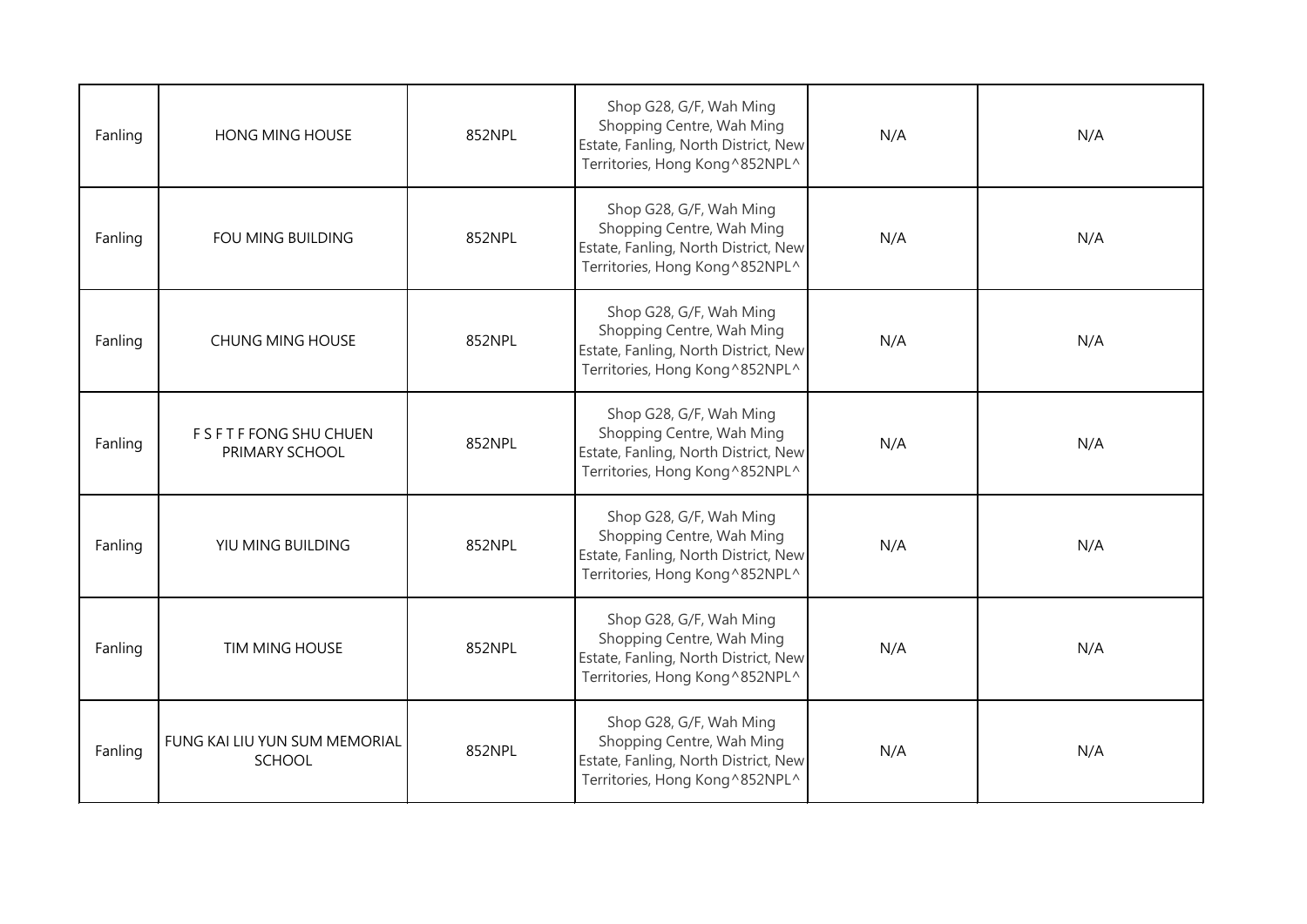| Fanling | KA FUK SHOPPING CENTRE | N/A | N/A | N/A | N/A |
|---------|------------------------|-----|-----|-----|-----|
| Fanling | <b>FUK TAI HOUSE</b>   | N/A | N/A | N/A | N/A |
| Fanling | FUK LOK HOUSE          | N/A | N/A | N/A | N/A |
| Fanling | FOOK ON BUILDING       | N/A | N/A | N/A | N/A |
| Fanling | KA YEUNG HOUSE         | N/A | N/A | N/A | N/A |
| Fanling | KA YIU HOUSE           | N/A | N/A | N/A | N/A |
| Fanling | <b>KA FAI HOUSE</b>    | N/A | N/A | N/A | N/A |